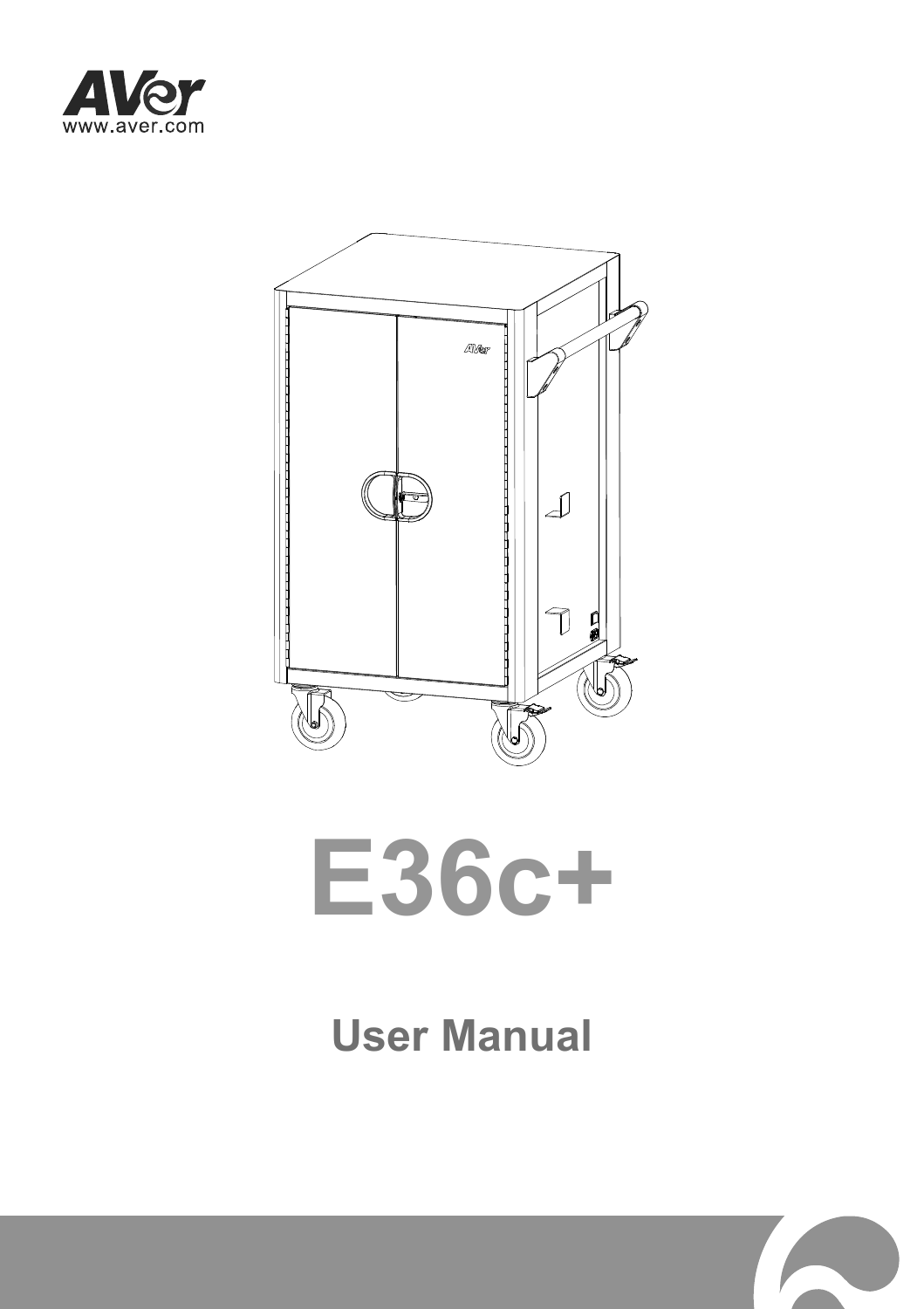

#### **ALWAYS FOLLOW SAFETY PRECAUTIONS**

#### **RESPECTEZ TOUJOURS LES CONSIGNES DE SÉCURITÉ**

- Death or serious injury may occur when children climb on audio and/or video equipment furniture. A remote control or toys placed on the furnishing may encourage a child to climb on the furnishing and as a result the furnishing may tip over on to the child.
- **Relocating audio and/or video equipment to furniture not specifically** designed to support audio and/or video equipment may result in death or serious injury due to the furnishing collapsing or over turning onto a child.
- II y a un danger de blessures graves ou même de mort si un enfant grimpe sur un meuble pour matériels audio ou vidéo. Une télécommande ou un jouet laissés sur le meuble peuvent inciter l'enfant à y grimper, ce qui peut provoquer le basculement du meuble sur l'enfant.
- Le repositionnement de matériels audio ou vidéo sur un meuble non spécialement conçu pour cela peut causer la mort ou des blessures graves par effondrement ou renversement du meuble sur un enfant.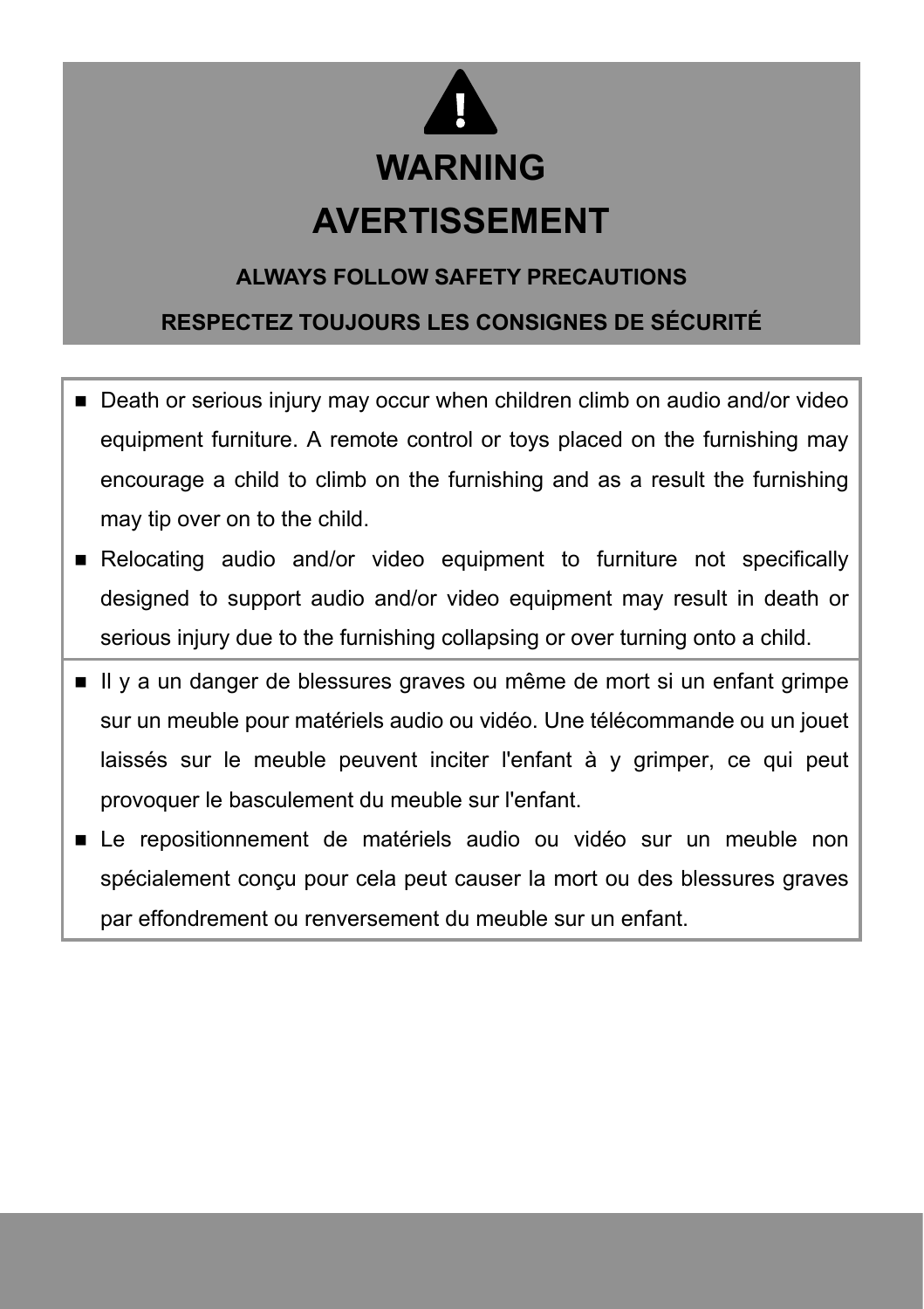

## **A** CAUTION

This cart is intended for use only with loading as indicated. Use with loads greater than indicated may result in instability causing possible injury.

# **MISE EN GARDE**

Ce chariot est conçu pour n'être utilisé qu'avec des charges telles qu'indiquées. L'utilisation avec des charges supérieures aux indiquéespeut rendre le chariot instable et causer des blessures.



Please load the devices from the bottom to top shelf to avoid the tilting. Chargez les étagères en commençant par celle du bas pour éviter le basculement.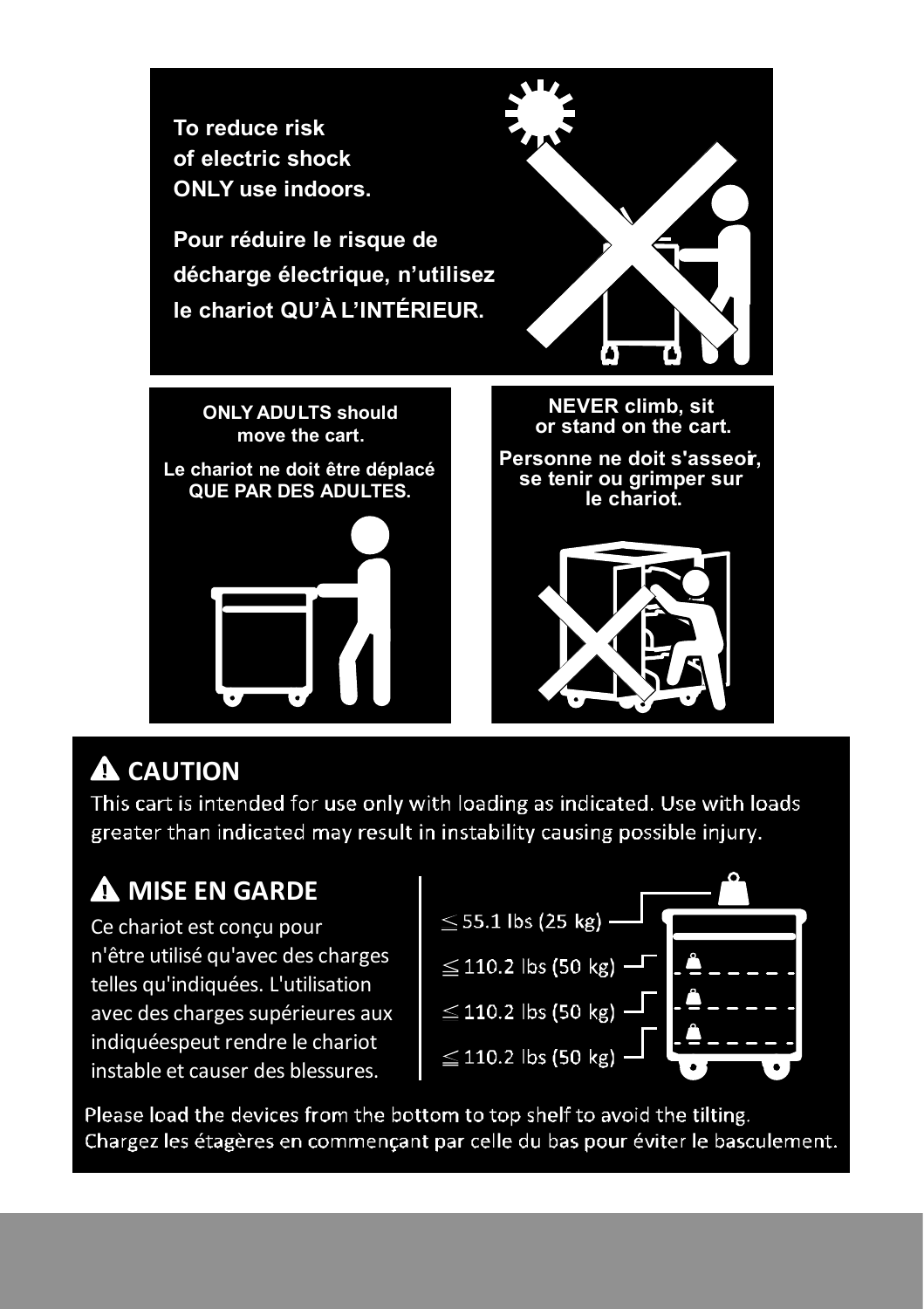## **CAUTION**

- **DO NOT** allow anyone to sit, stand or climb on the cart.
- **DO NOT** lift the cart.
- **DO NOT** block the ventilation holes used for air circulation.
- **DO NOT** overload objects on the cart shelves. (work platform maximum loading =  $25kg / 55.1lbs$ ; each shelf maximum loading =  $50kg / 110.2lbs$ ).
- **DO NOT** put any devices over the maximum loading weight on top of the cart.
- When moving the cart, **DO NOT** put any devices (ex: TV, Monitor, Documents camera…etc.) on top of cart.
- **DO NOT** use a TV/monitor on top of the cart.
- Disconnect the power from the outlet before moving the cart.
- While moving the cart, make sure the power cord is secured and tightly wrapped.
- When moving carts over uneven flooring, please try to slightly lift and stabilize the cart to avoid damage.

## **ATTENTION !**

- **PERSONNE** ne doit s'asseoir, se tenir ou grimper sur le chariot.
- **IL NE FAUT PAS** soulever le chariot.
- **IL NE FAUT PAS** obstruer les orifices de ventilation qui permettent à l'air de circuler.
- **IL NE FAUT PAS** surcharger d'objets les étagères du chariot (charge maximale de la plateforme de travail : 25 kg / 55,1 lbs ; charge maximale de chaque étagère : 50 kg / 110,2 lbs).
- **IL NE FAUT PAS** poser sur le haut du chariot des appareils dont le poids dépasse la charge maximale.
- **Pour déplacer le chariot, IL NE FAUT poser aucun appareil (poste de TV,** moniteur, caméra pour documents, etc.) sur le haut dudit chariot.
- N'utilisez aucun téléviseur ni moniteur sur le haut du chariot.
- Avant de déplacer le chariot, débranchez la prise secteur.
- Pendant le déplacement du chariot, veillez à ce que le cordon d'alimentation soit correctement replié et fixé.
- Lorsque vous déplacez des chariots sur un sol inégal, merci d'essayer de le soulever légèrement et de le stabiliser pour éviter les dégâts.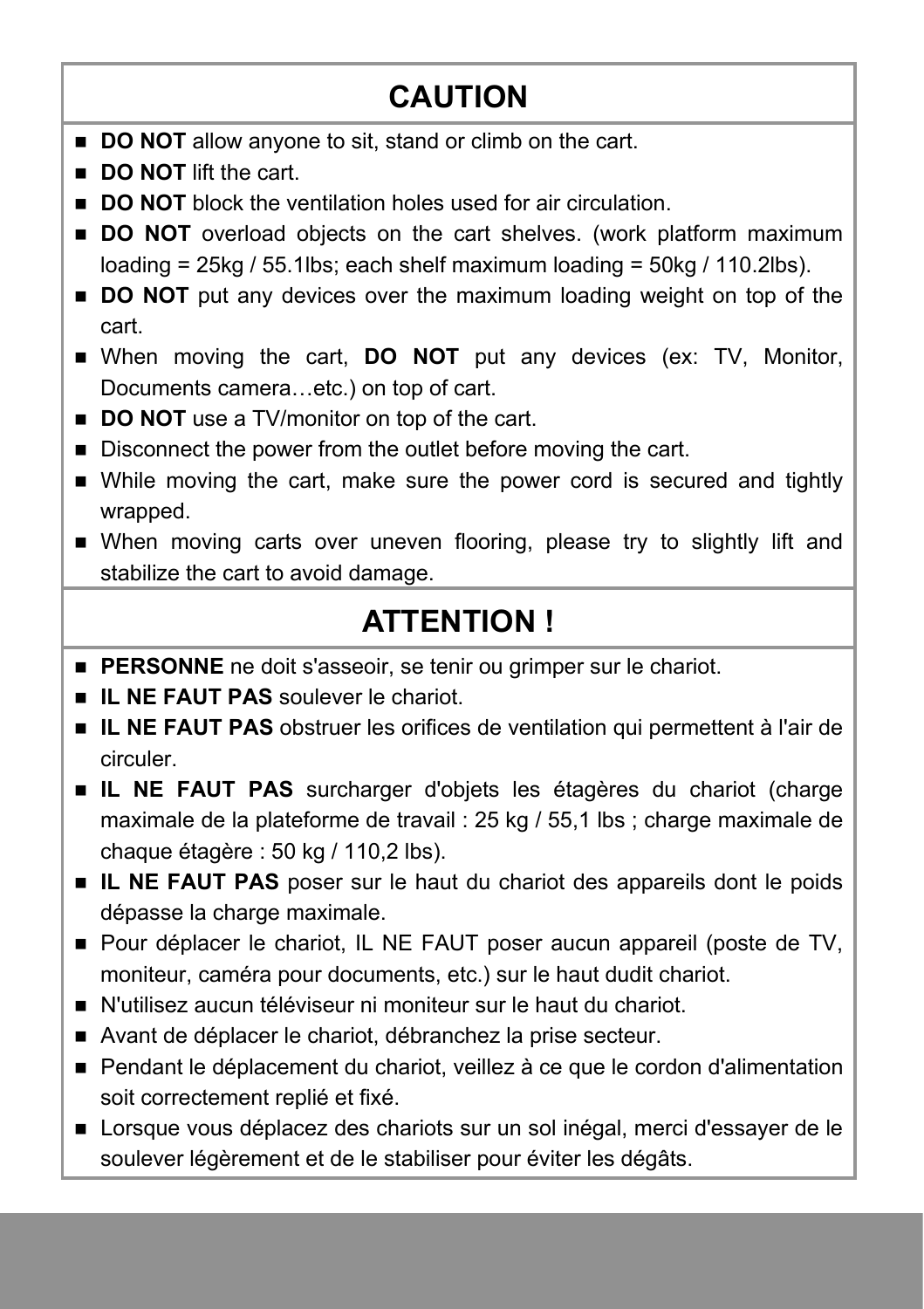### **Federal Communications Commission Statement**

NOTE: This equipment has been tested and found to comply with the limits for a Class A digital device, pursuant to part 15 of the FCC Rules. These limits are designed to provide reasonable protection against harmful interference when the equipment is operating in a commercial environment. This equipment generates, uses, and can radiate radio-frequency energy and, if not installed and used in accordance with the instruction manual, may cause harmful interference to radio communications. Operation of this equipment in a residential area is likely to cause harmful interference in which case the user will be required to correct the interference at his own expense.

**FCC Caution:** Any changes or modifications not expressly approved by the party responsible for compliance could void the user's authority to operate this equipment.

This device complies with part 15 of the FCC Rules.

The operation is subject to the following two conditions:

(1) This device may not cause harmful interference, and

(2) this device must accept any interference received, including interference that may cause undesired operation.

#### **European Community Compliance Statement (Class A)**

This product is herewith confirmed to comply with the requirements set out in the Council Directives on the Approximation of the laws of the Member States relating to Electromagnetic Compatibility Directive 2014/30/EU.

**Warning** - This is a Class A product. In a domestic environment, this product may cause radio interference in which case the user may be required to take adequate measures to correct this interference.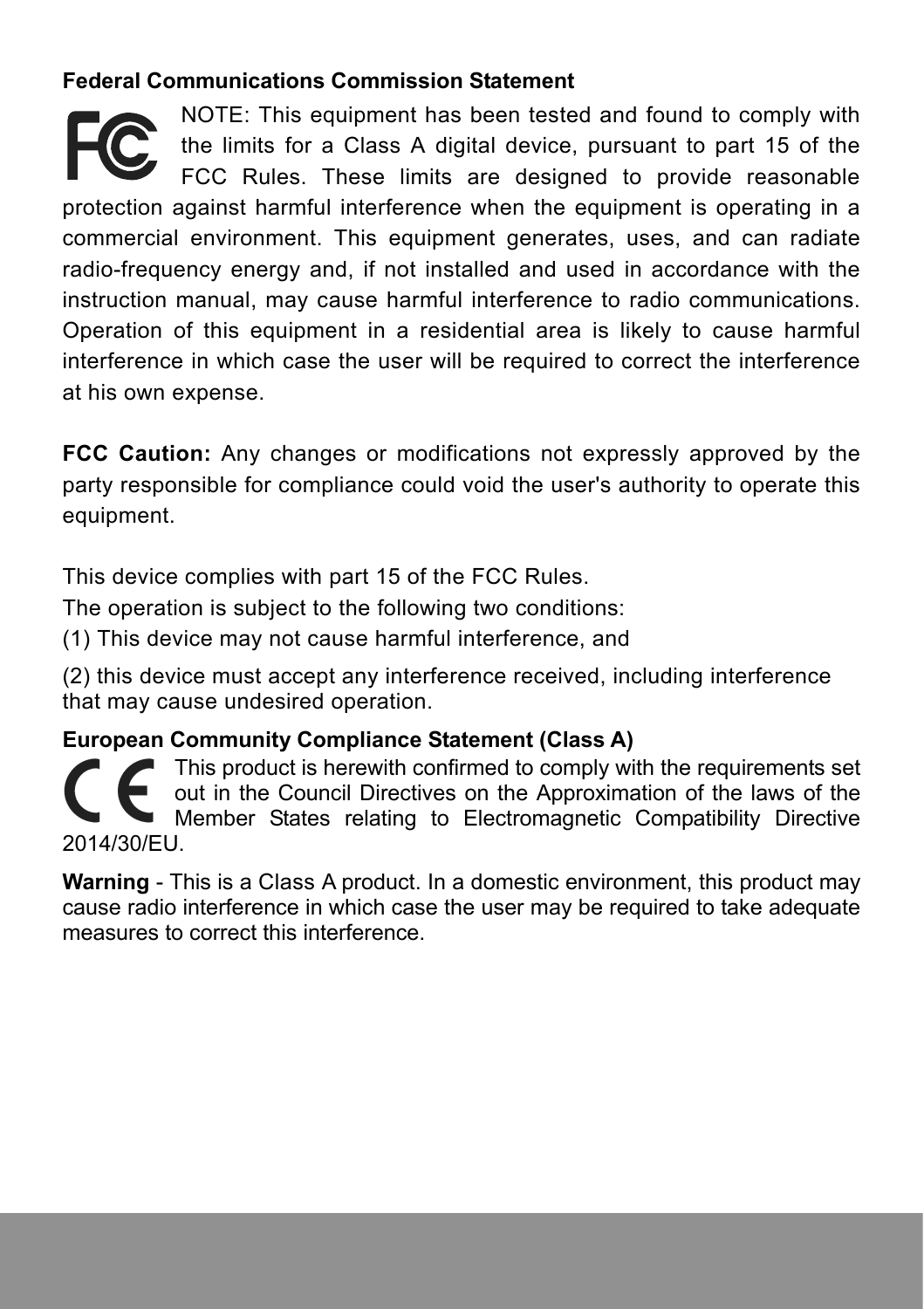### **DISCLAIMER**

No warranty or representation, either expressed or implied, is made with respect to the contents of this documentation, its quality, performance, merchantability, or fitness for a particular purpose. Information presented in this documentation has been carefully checked for reliability; however, no responsibility is assumed for inaccuracies. The information contained in this documentation is subject to change without notice.

In no event will AVer Information Inc. be liable for direct, indirect, special, incidental, or consequential damages arising out of the use or inability to use this product or documentation, even if advised of the possibility of such damages.

#### **TRADEMARKS**

"AVer" is a trademark owned by AVer Information Inc. Other trademarks used herein for description purpose only belong to each of their companies.

#### **COPYRIGHT**

©2019 AVer Information Inc. All rights reserved.

All rights of this object belong to AVer Information Inc. Reproduced or transmitted in any form or by any means without the prior written permission of AVer Information Inc. is prohibited. All information or specifications are subject to change without prior notice.



The mark of Crossed-out wheeled bin indicates that this product must not be disposed of with your other household waste. Instead, you need to dispose of the waste equipment by handing it over to a designated collection point for the recycling of waste electrical and electronic equipment. For more information about where to drop off your waste equipment for recycling, please contact your household waste disposal service or the shop where you purchased the product.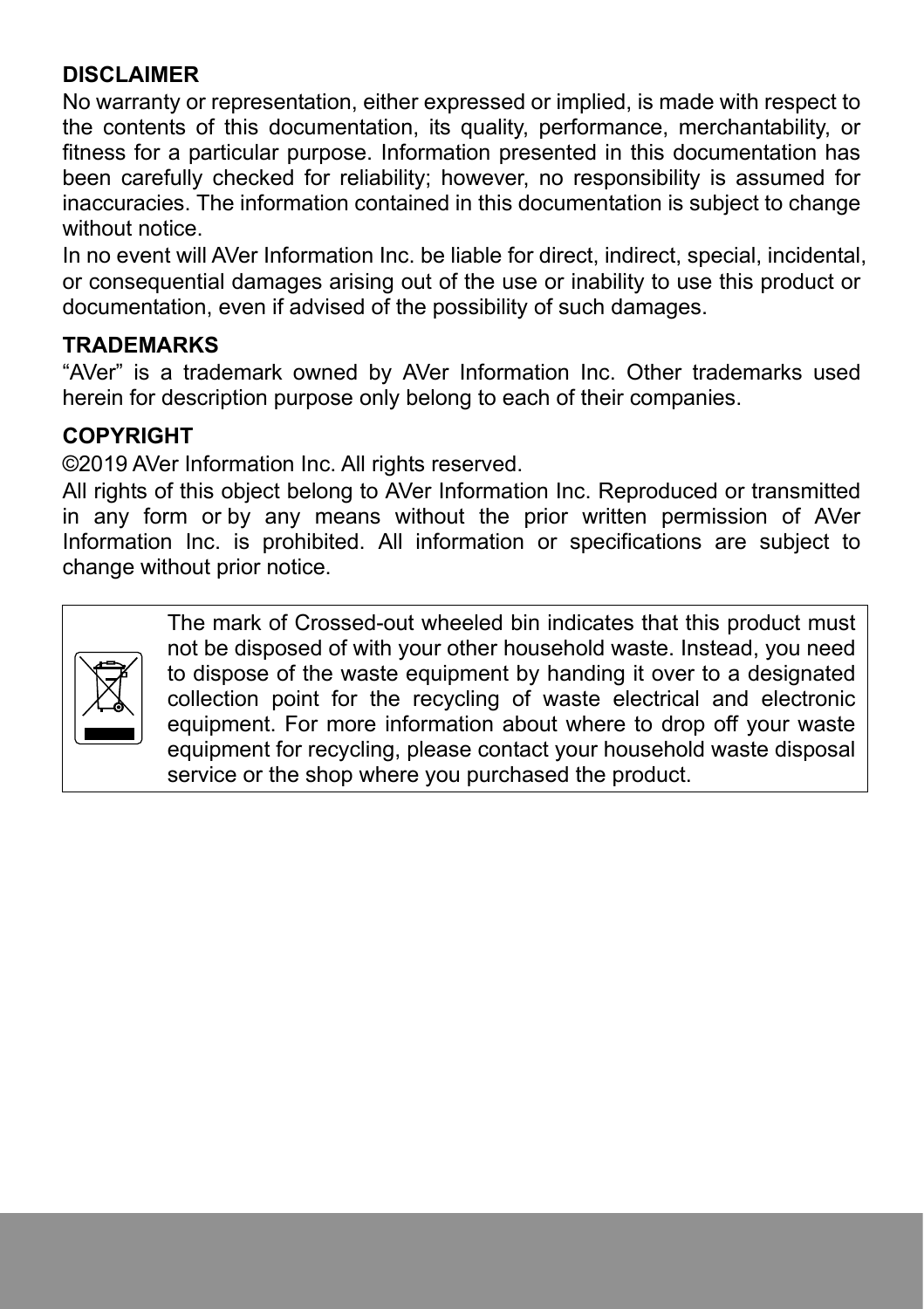# **Contents**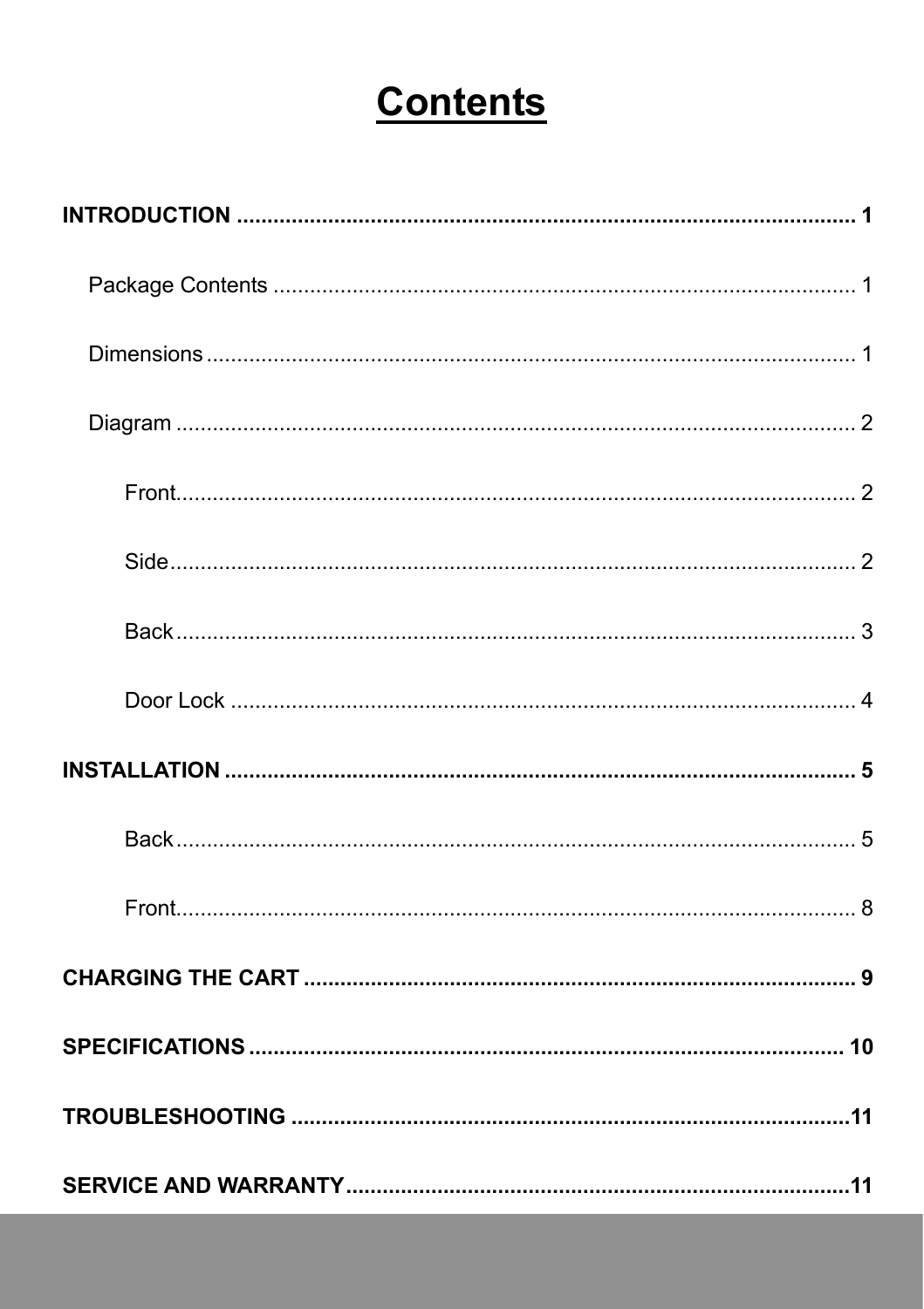# **Introduction**

The E36c+ cart can store and charge up to 36 Chromebooks, laptops or tablets with up to a 15" screen.

## **Package Contents**

The following items are included in the package. Please check if each item is available before using.







**User Manual Power Cord** 

 **E36c+ Cart** 

## **Dimensions**

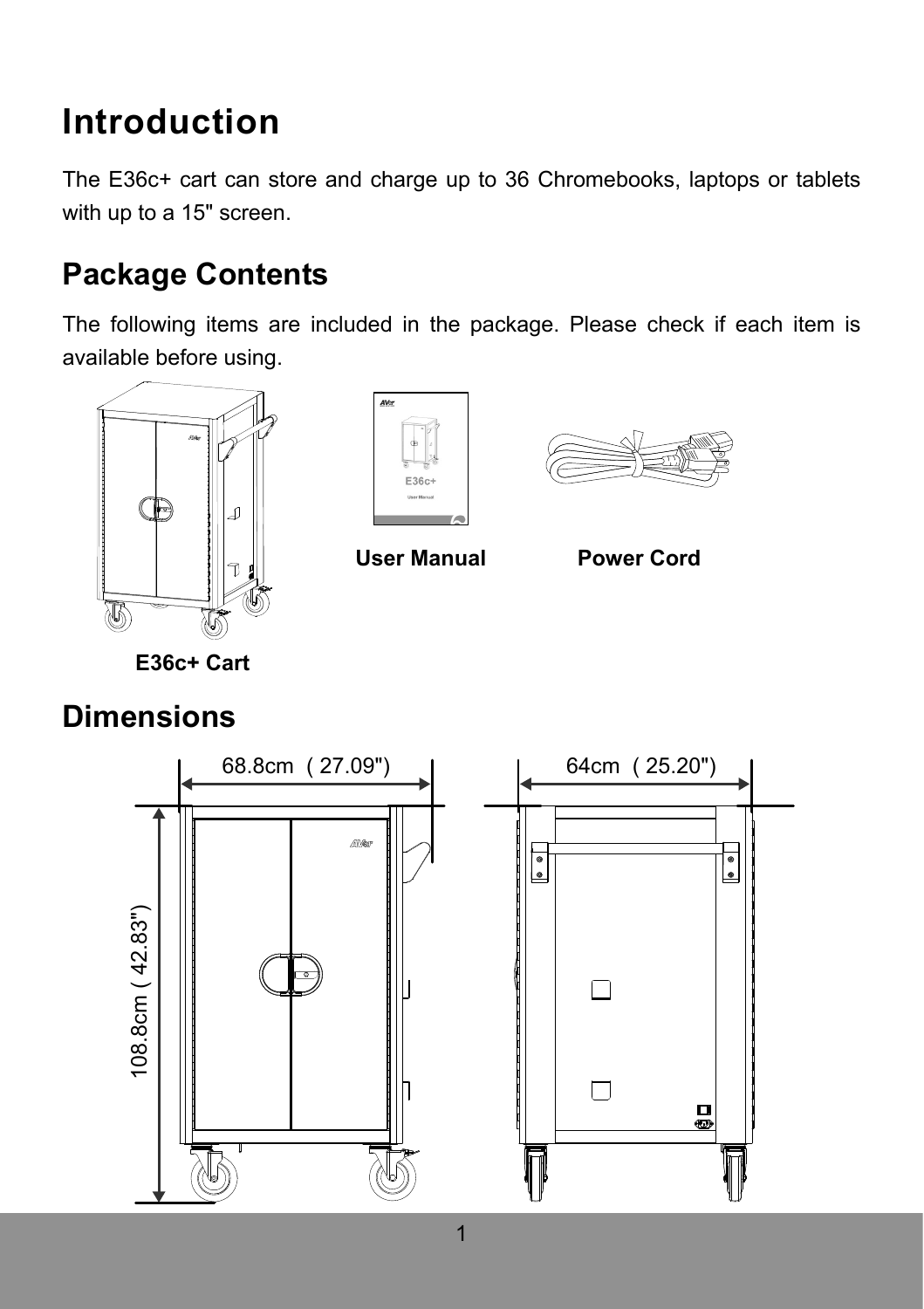## **Diagram**

### **Front**

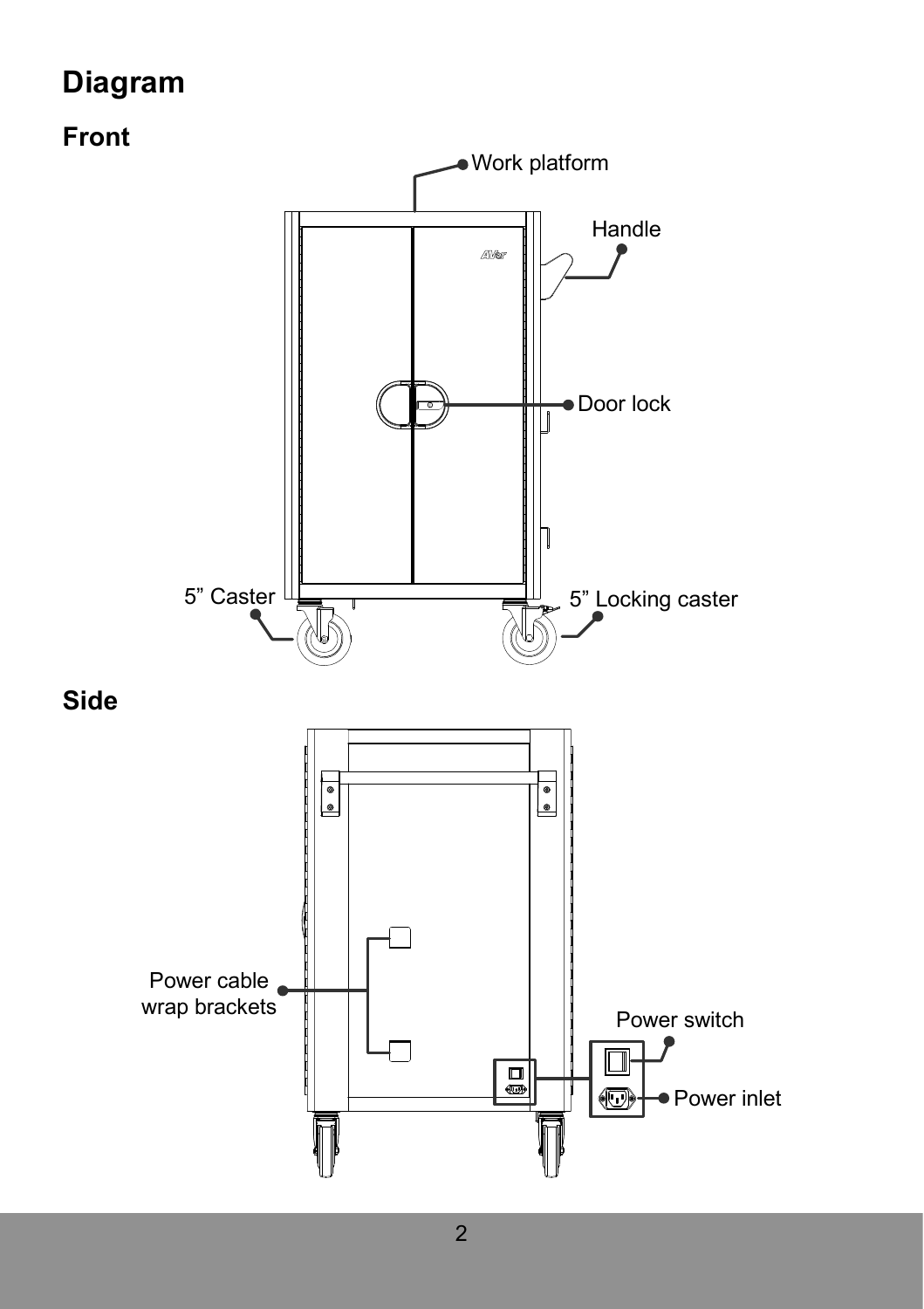### **Back**

![](_page_9_Figure_1.jpeg)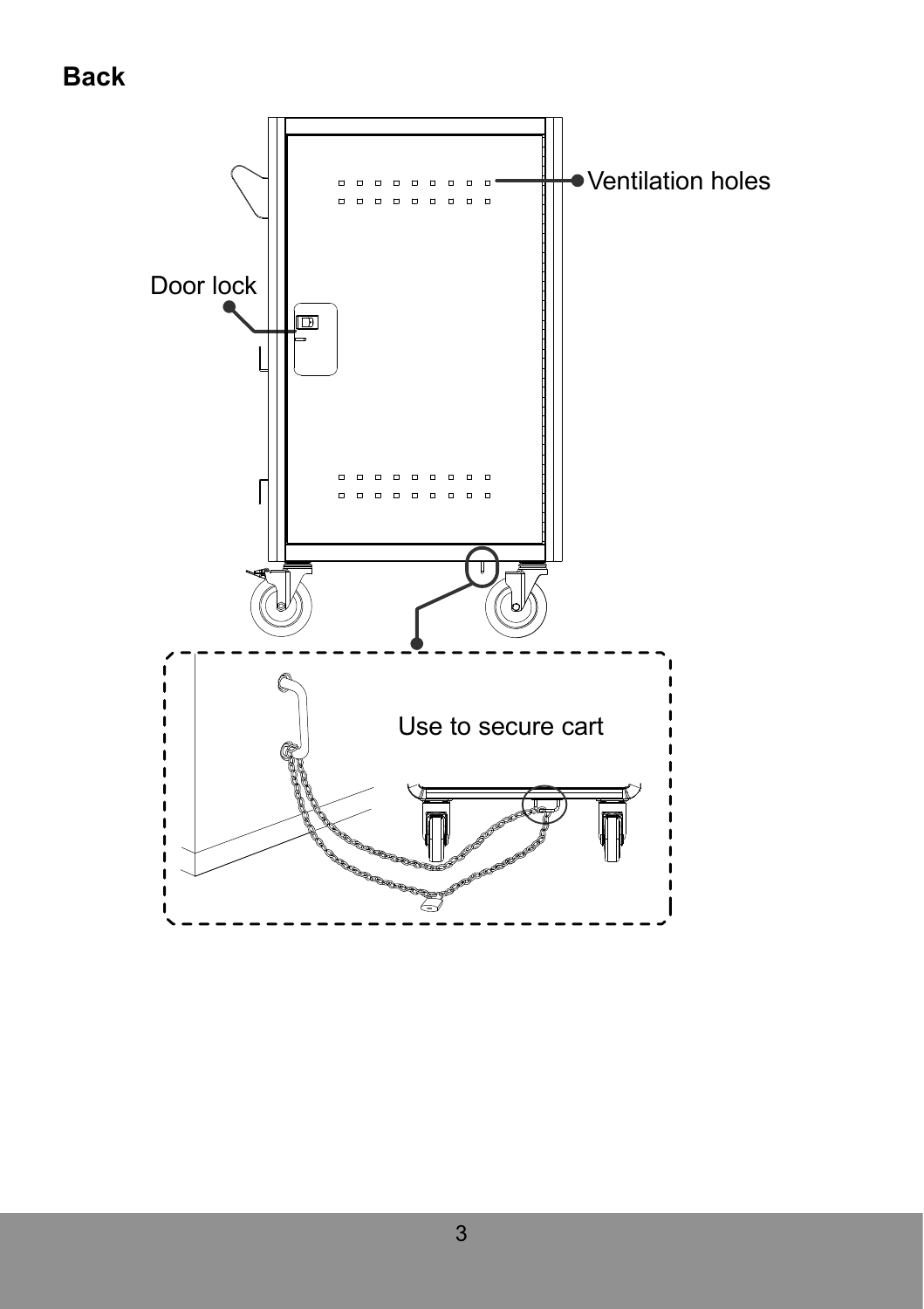### **Door Lock**

![](_page_10_Figure_1.jpeg)

**[Note]** The shackle dimension of front and back doors are limited to Ø8mm (0.31").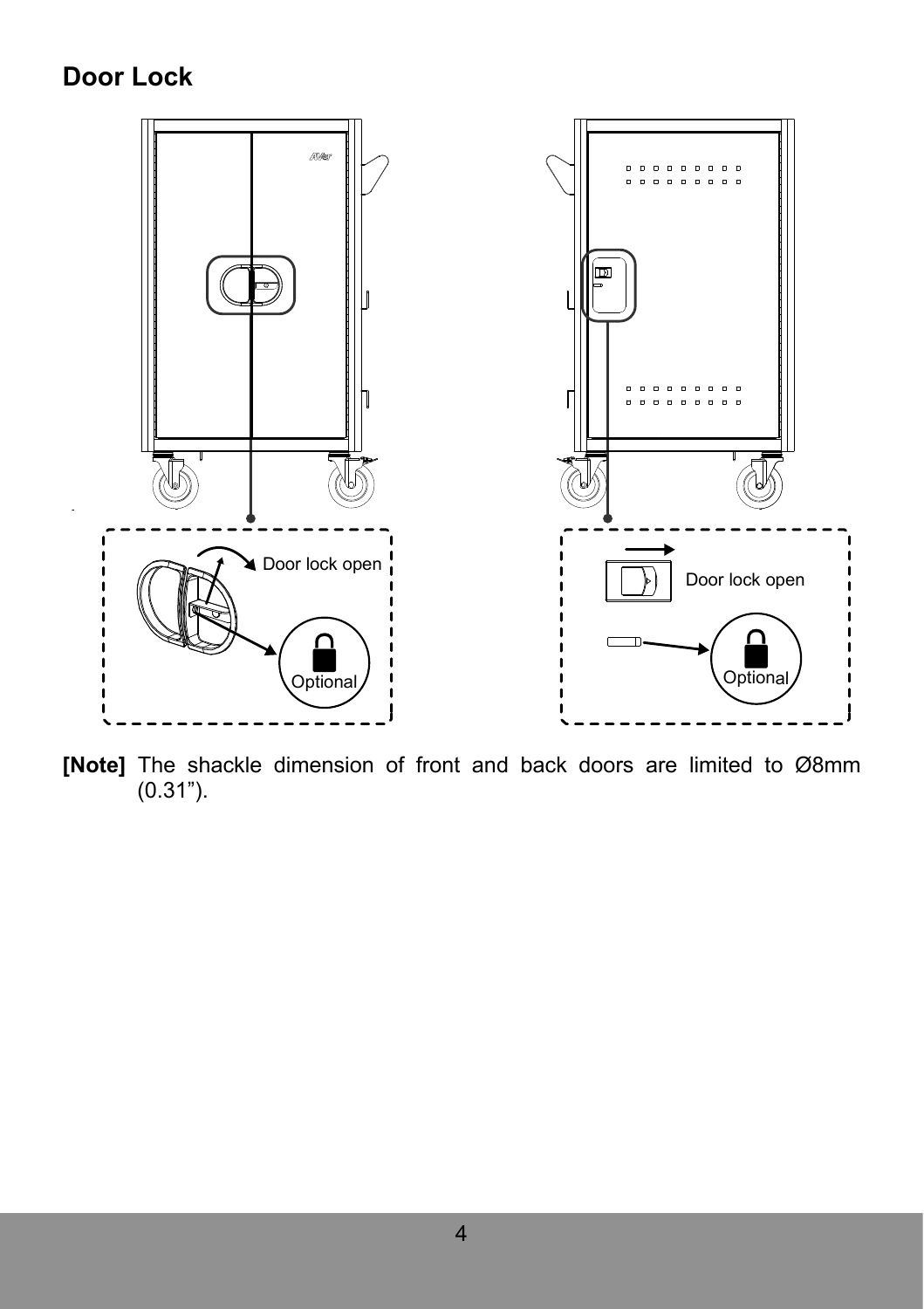# **Installation**

## **Back**

- 1. Open the door on the back side.
- 2. Place the device power adapter brick to the adapter holder.
- 3. Plug-in AC-end power plug of device to the power AC socket on the cart.

![](_page_11_Figure_5.jpeg)

### **[Note]**

- If it is recommended to use cable ties (optional) to secure and manage cables.
- It is recommended to allocate 2 persons for efficient device cabling.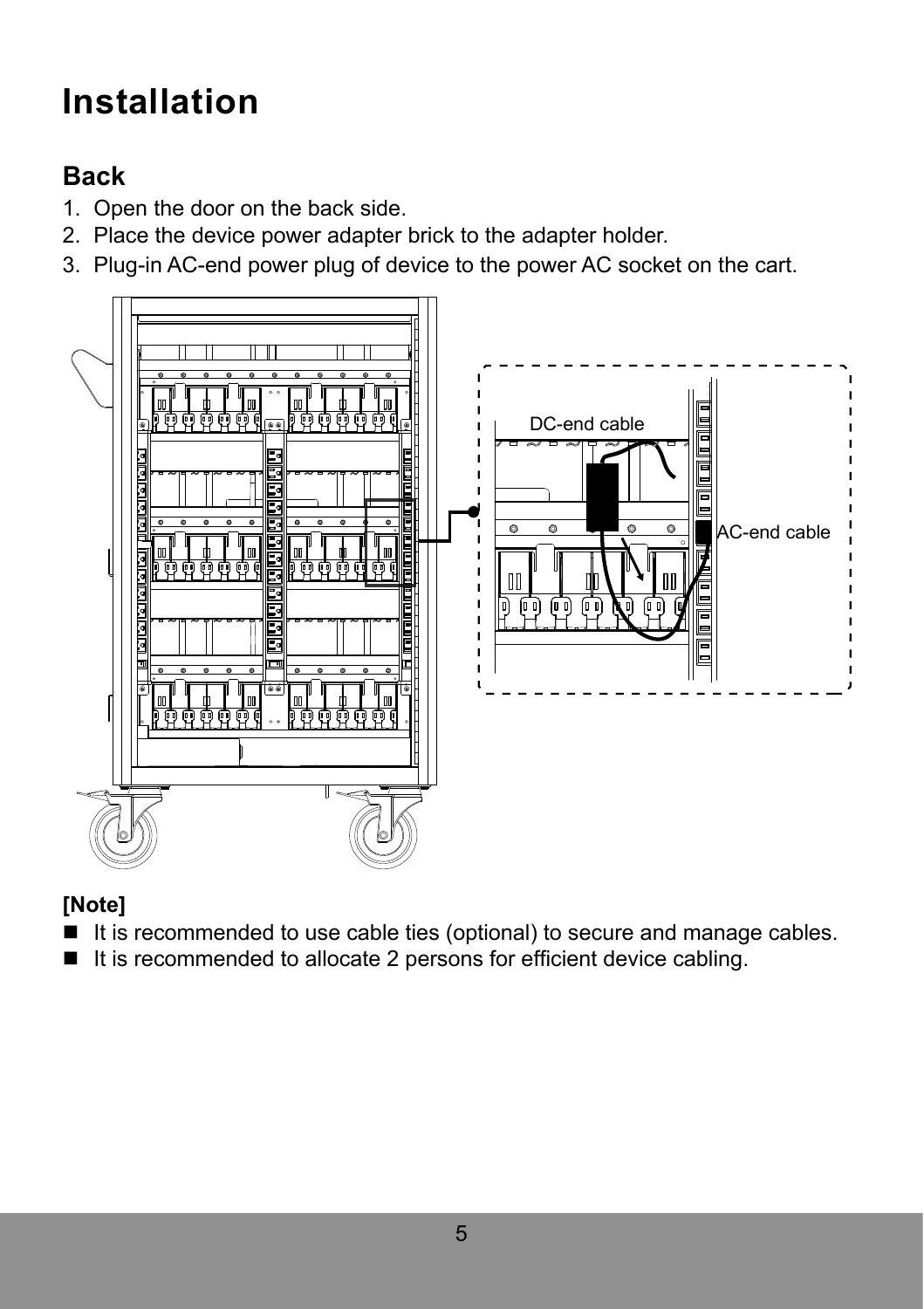4. With the front door opened and route the cable through front cable hook groove respectively.

![](_page_12_Figure_1.jpeg)

**[Note]** For smaller cables you may want to press the end of the cable hook to secure the cable from falling out.

![](_page_12_Picture_3.jpeg)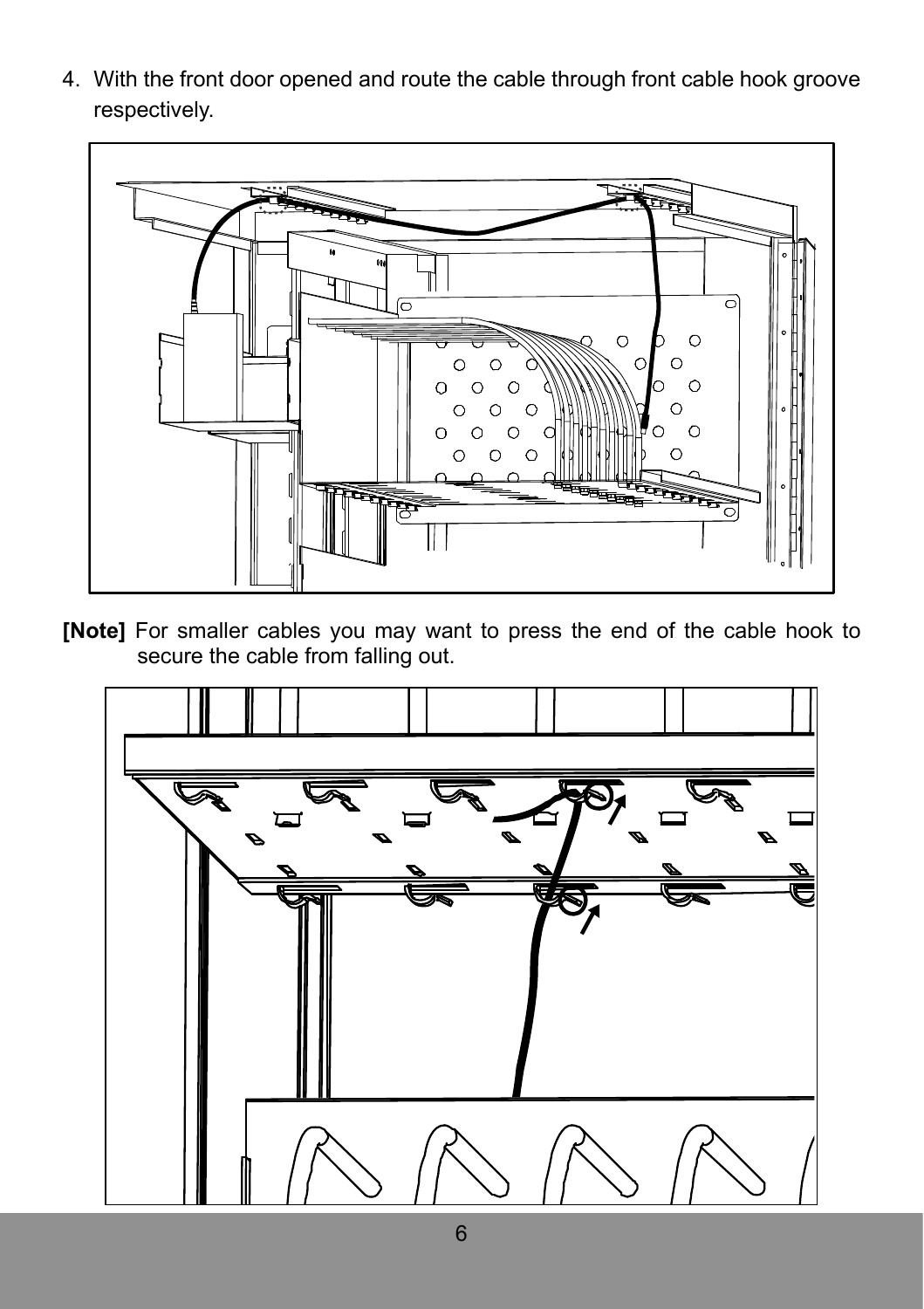### **[Smart Cycle Charging]**

- 1. The Smart cycle charging in the E36c+ will begin charging the 1st power strip and alternate every 20 minutes to each power strip.
- 2. If the charging zone has only one or two devices and the electrical demand is less than 0.5A, then the system will automatically skip to the next charging zone.
- 3. If the electrical demand of entire cart is less than 8A, then the system will charge all devices simultaneously instead of cycling between the three zones.

![](_page_13_Figure_4.jpeg)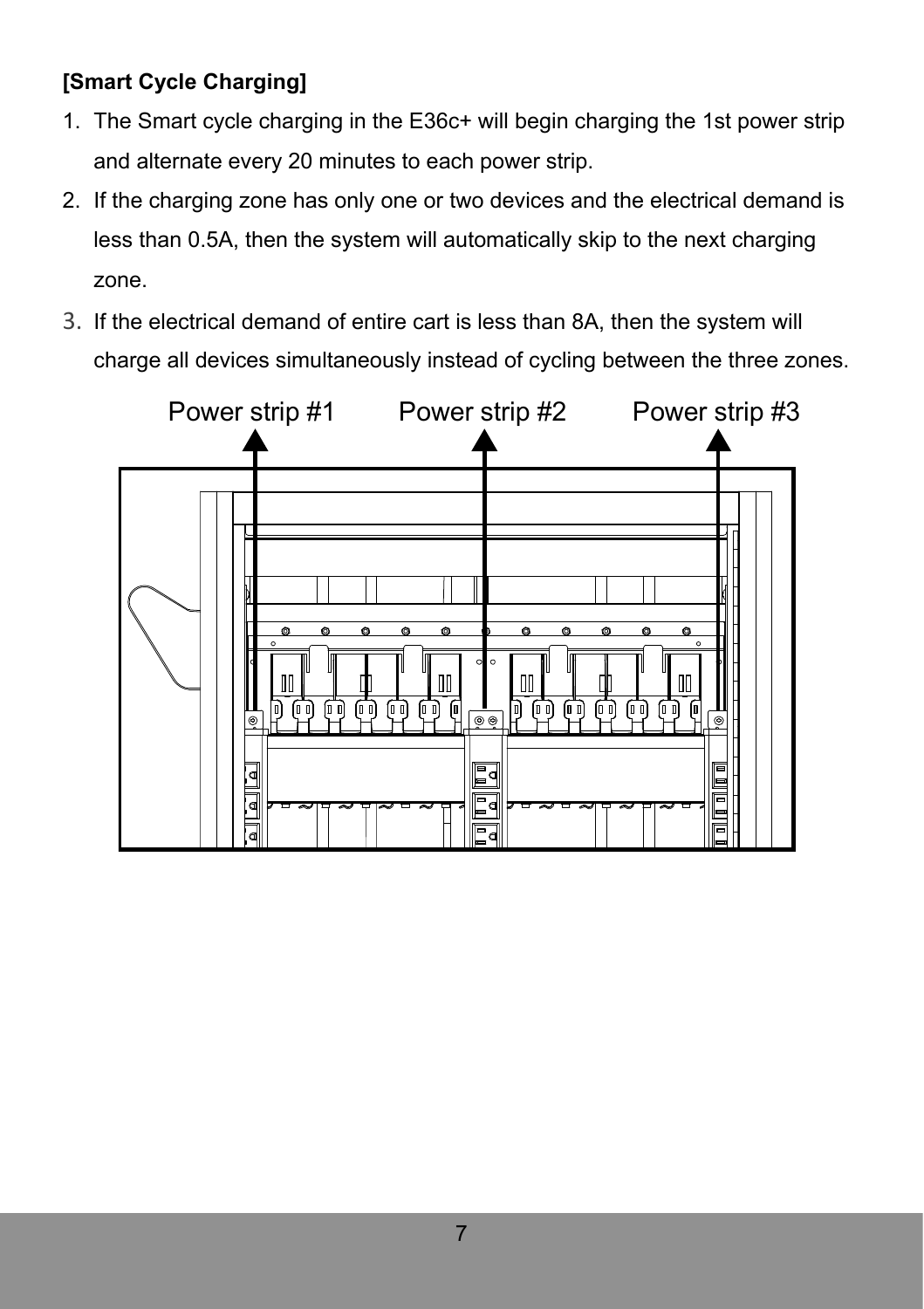## **Front**

- 1. Open the front doors.
- 2. Put the device (Chromebook, tablet, etc.) into the bay.

![](_page_14_Picture_3.jpeg)

3. Connect the power jack to the device.

![](_page_14_Picture_5.jpeg)

**[Note]** Close the front doors before moving the cart to prevent devices from falling out.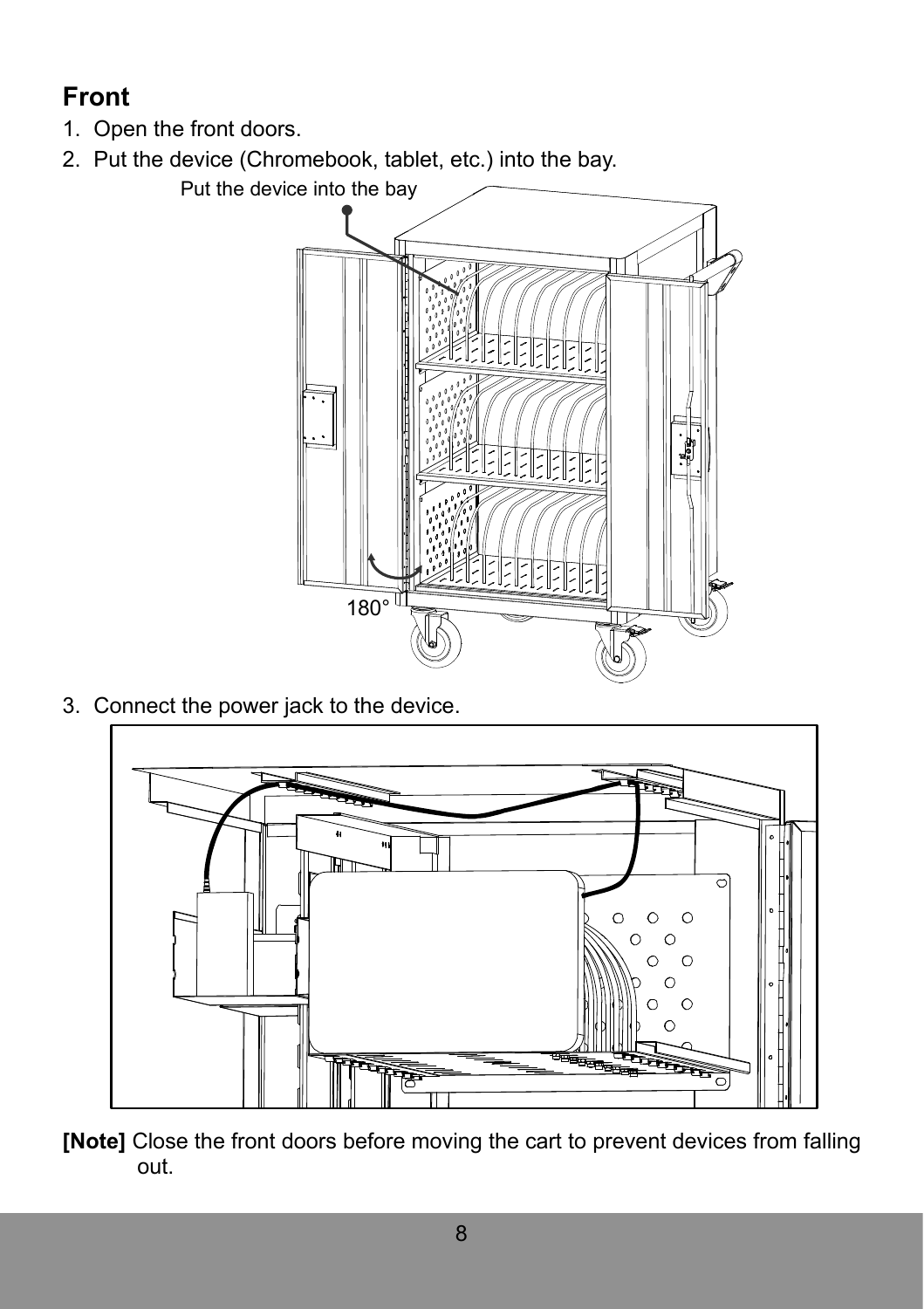# **Charging the Cart**

![](_page_15_Figure_1.jpeg)

**[Note]** Set the power switch to the **OFF** position before plugging the cart to wall outlet.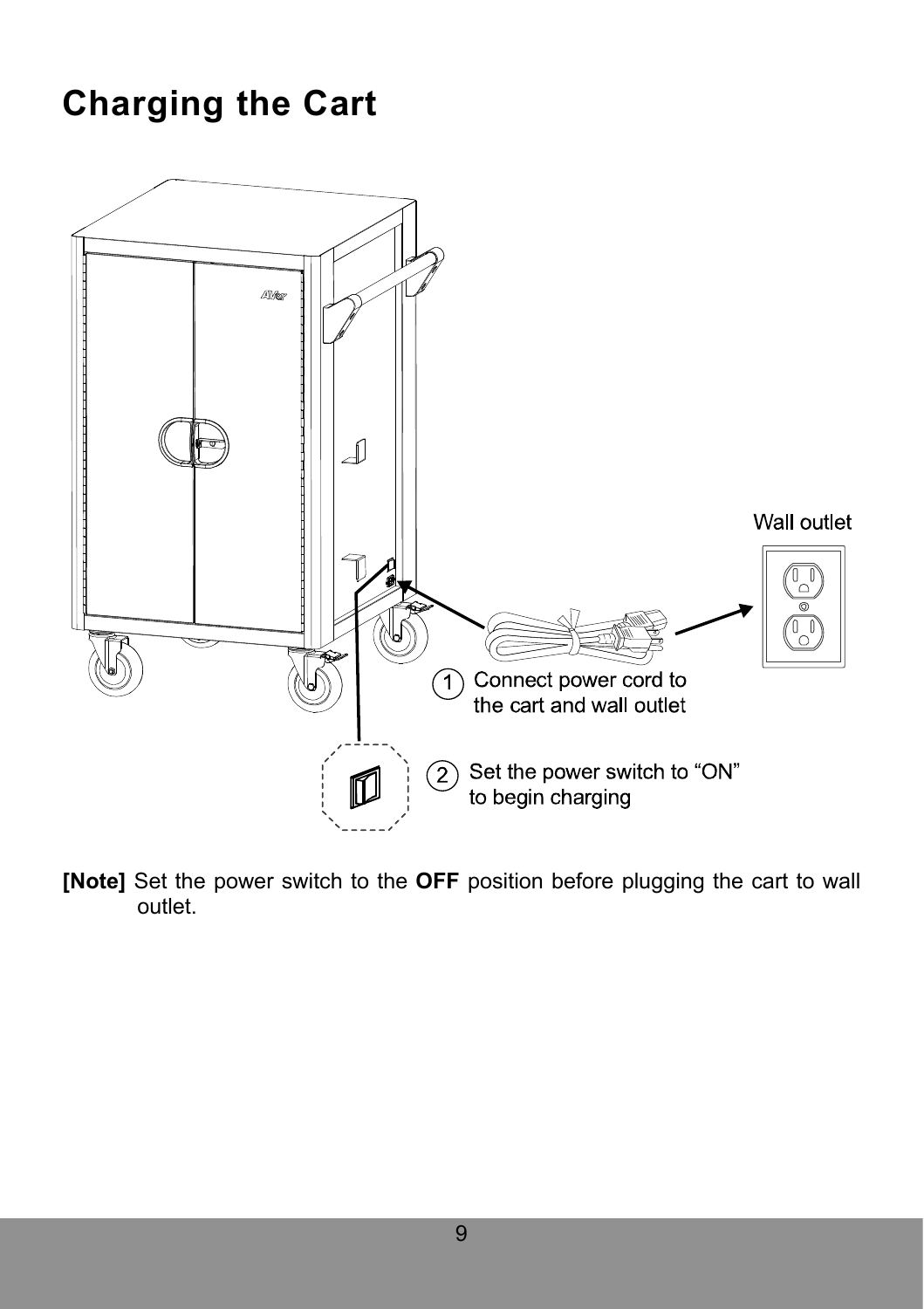# **Specifications**

| <b>Model</b>                                      | $E36c+$                                                                |
|---------------------------------------------------|------------------------------------------------------------------------|
| <b>Capacity</b>                                   | 36 (three shelves, 12 bays per shelf)                                  |
| <b>Supported Devices</b>                          | Mobile devices up to 15"                                               |
| <b>Charging Type</b>                              | <b>Smart Cycle Charging</b>                                            |
| <b>Power Specification</b>                        | AC IN: 100-120V ~ 50/60Hz, 12A<br>Power Strip: 100-120V ~ 50/60Hz, 12A |
| <b>Security</b>                                   | Front doors: 3 point mechanism with lock hole                          |
| <b>Casters</b>                                    | Four 5" casters; two are lockable                                      |
| <b>Work Platform Loading</b>                      | 25kg (55.1lbs)                                                         |
| <b>Shelf Loading(ea.)</b>                         | 50kg (110.2lbs)                                                        |
| <b>Adapter Shelves</b><br>Loading(ea.)            | 3kg(6.6lbs)                                                            |
| <b>Working Temperature</b>                        | $0^\circ \sim 30^\circ C$                                              |
| <b>Working RH%</b>                                | 10%~90%                                                                |
| <b>Storage Temperature</b>                        | $-40^{\circ}$ C~60 $^{\circ}$ C                                        |
| <b>Storage RH%</b>                                | $5\%$ ~95%                                                             |
| <b>Warranty</b>                                   | 10 years cart and tray<br>5 years electrical components                |
| <b>Cart Dimensions</b><br>$(W \times D \times H)$ | 688(W) x 640(D) x 1088 (H) mm<br>27.09"(W) x 25.20"(D) x 42.83"(H)     |
| <b>Slot Dimensions</b><br>$(W \times D \times H)$ | 32(W) x 380(D) x 260(H) mm<br>1.26"(W) x 14.96"(D) x 10.24"(H)         |
| <b>Weight without Devices</b>                     | 60kg (132.3lbs)                                                        |